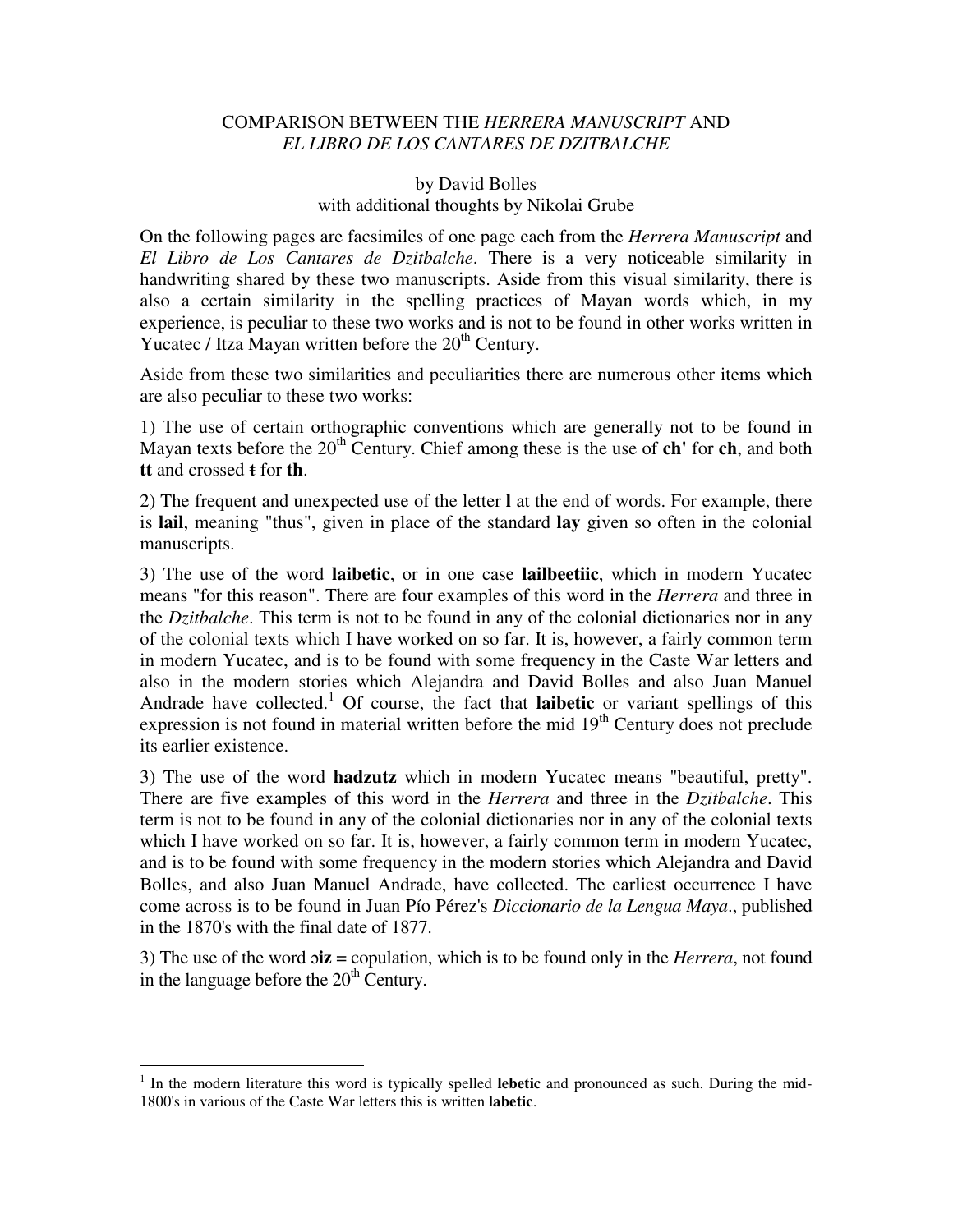4) The improper use of the word **ppum** = arch in the *Dzitbalche*, in which the writer tried to use it for bow, as for example in **Ah Ppum ti Hul**. The correct term for archer is **ah hul**, according to the *Vienna* and the *Motul* vocabularies, and the correct term for bow is **chulul**, 2 which is also the name of the tree which is used to make bows. It seems that the writer of the *Dzitbalche* confused the word arco = arch with the word arco = bow.

5) The only use of the word **Lamat** as the designation for the planet Venus, as opposed to the day name in **u xoc kin**, in the Colonial literature, is to be found in the *Dzitbalche*. The Franciscan vocabularies give various names to the planet Venus, but not **Lamat**. 3

A communication from Nikolai Grube (September 8, 2018) made these additional points:

1) In fact, Lamat is never used as a word for "star" or "Venus", not even in the Classic period, but in some publications of the 1960's and 1970's it is stated that Lamat means "Venus" because the day sign for the Yucatec day name is a star sign.

2) I am also very confused by the references to Hunabku, who never played a major role in colonial writing.

3) Also, the reference to the Wayeb as hvn-kal-kin xma k'aba' is irritating because the last month obviously only had five days.

4) I also doubt that the Maya would have talked about the death of the moon as v cimil v as in the 11th kay. The moon would have been eaten, or would have been darkened. But the death of the moon is a very European concept, very much like the yaxil kaax.

5) All of this has left a bad taste in my mouth. I have read the Cantares with the students of my Maya class last year. We worked through the Maya text because we wanted to read colonial literature other than the Chilam Balam books and the Bacab ritual. It was the first time I really read the Cantares. I remember that I was feeling a little bit strange because all of the text appears to be very modern, but written by somebody who obviously had great knowledge of colonial Yucatec.

 2 See Roys' *Ethno-botany of the Maya*: Chulul. Apoplanesia paniculata, Presl. (Standl. & Gaumer.) Tree sometimes 30 feet high; its small flowers form in slender racemes. (Standl. 1920-26, p. 441). "Chulul. A very strong tree of this land, from which they make bows. Its heart is the strongest of any tree." (*Motul*)

<sup>&</sup>lt;sup>3</sup> Some examples of entries from these vocabularies:

Estrella de la mañana o luzero: noh ek .l. chac noh ek. (vns) Lucero de la mañana y estrella de la tarde, Venus: Noh Ek .l. Xux Ek. (vns)

Ah ahçah cab; ah ahçah cab ek:} luzero de la mañana. (mtm)

Ah ocçah kin: el luzero de la noche. (mtm)

Ah ppiz akab: luzero que sale a prima, y corre por toda ella, que parece la va medienda. (mtm)

Chac ek: lucero del día. ¶ Noh ek: lucero de la mañana. (sfm)

Chac ek: luzero del dia. (mtm)

Noh ek: el luzero de la mañana, y estralla de la tarde; Venus. (mtm)

Noh ek: lucero o estrella de la mañana. ¶ Chac ek: lucero del día. (sfm)

Xux ek: el luzero de la mañana. (mtm)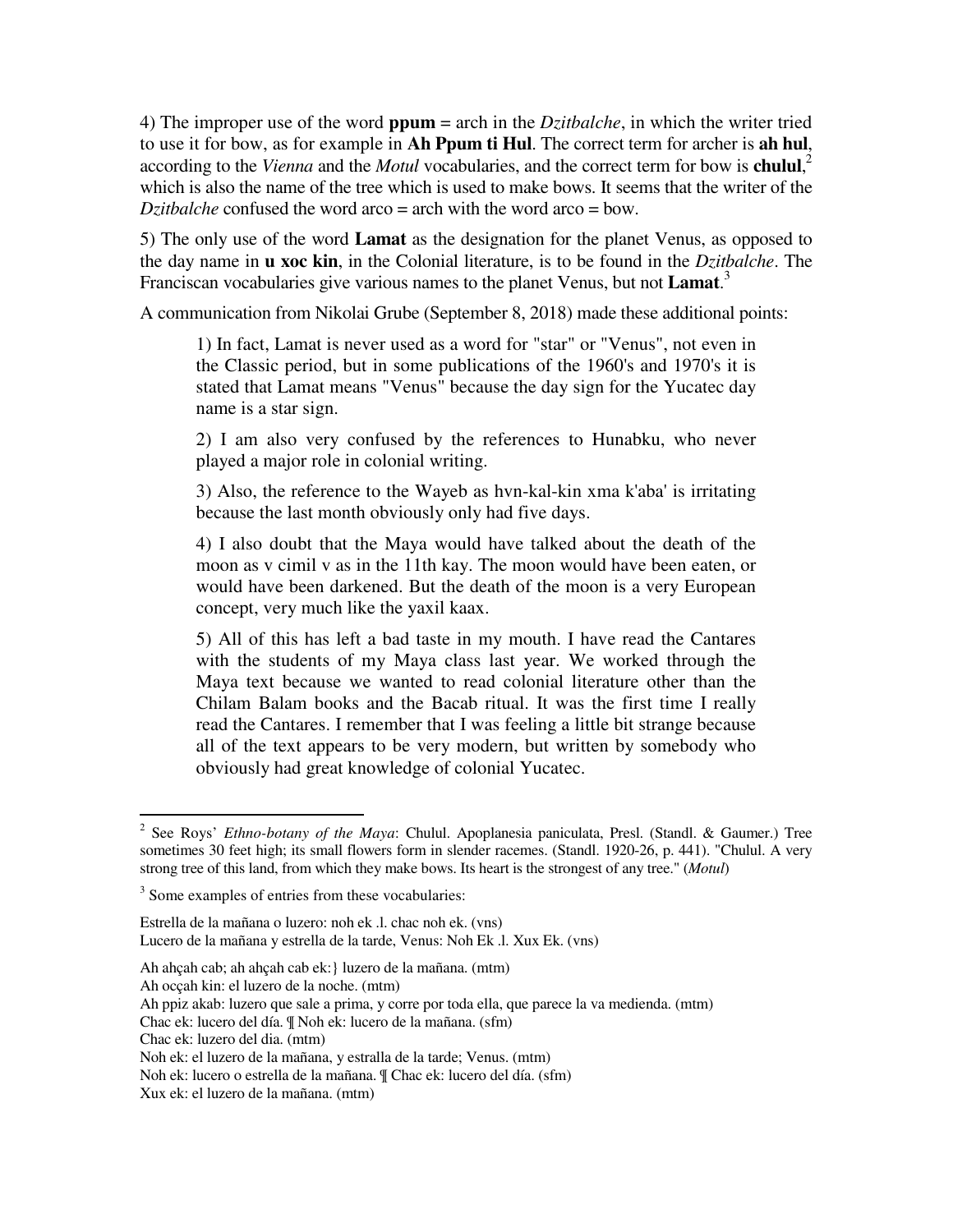Between my observations and those of Nikolai Grube all of the above makes one wonder what it is that we are looking at when it comes to the *Dzitbalche* and *Herrera* manuscripts, and why these various anomalies and apparently modern terms show up only in these two works.

Finally, it should be noted that the language used in the *Dzitbalche* and *Herrera* is quite different from that used in the Colonial literature. In the *Dzitbalche* in particular the language is very close to modern Yucatec. An earlier supposition by researchers was that the language of *Dzitbalche* was a separate dialect from that of the rest of Colonial Yucatan. However, given the other surviving texts from the region around the town of *Dzitbalche* such as the *Crónica de Calkini* and references to the language of Campeche in such works as the *Motul* vocabulary this supposition seems very unlikely. The conclusion I have come to is that the *Dzitbalche* and *Herrera* manuscripts are fabrications from the first half of the  $20<sup>th</sup>$  Century.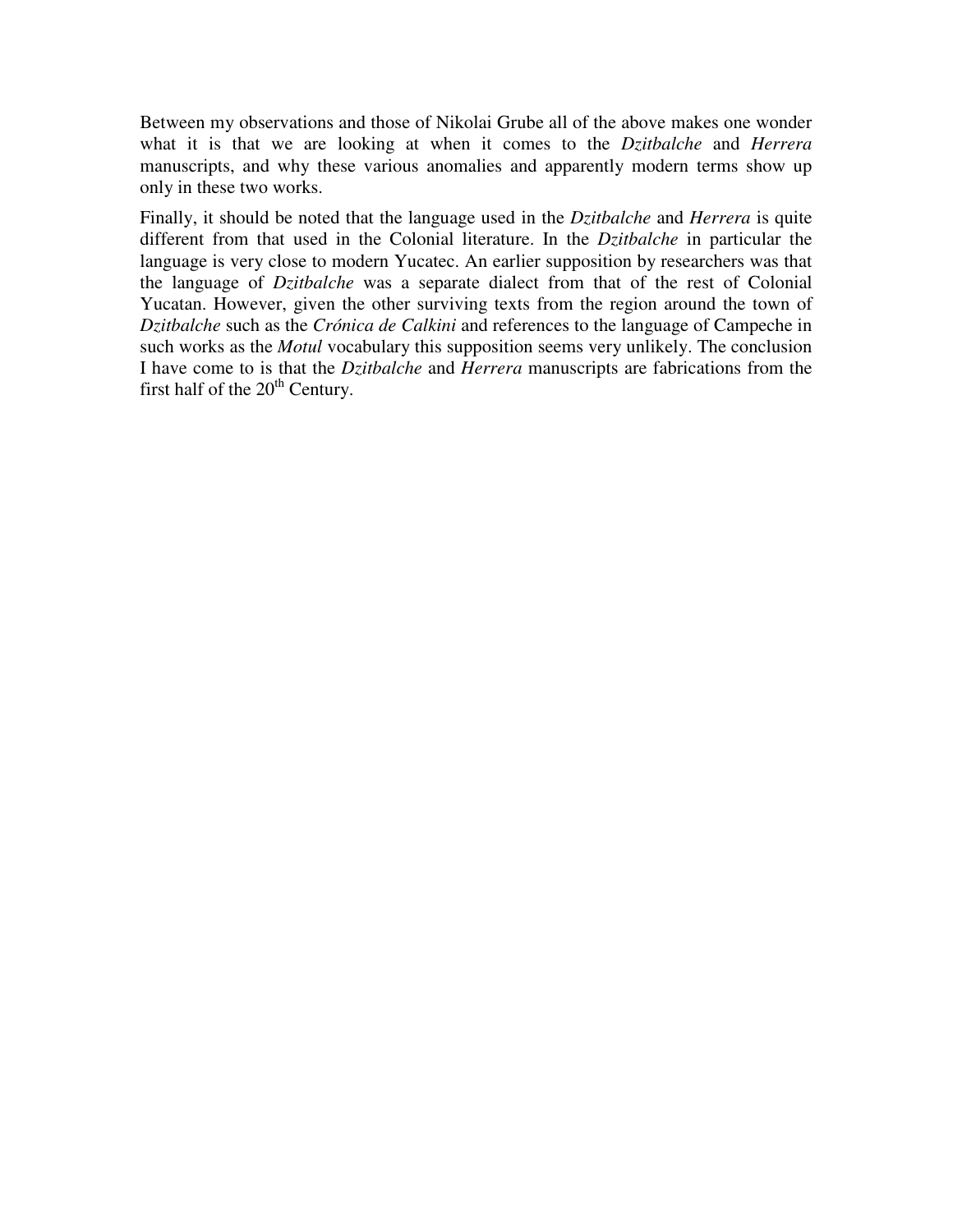#### Bibliography

Andrade, Manuel J.

- 1931. Yucatec Maya Stories. University of Chicago, MCMCA Series 49, No. 262. Chicago.
- Barrera Vásquez, Alfredo
	- 1965. *El Libro de los Cantares de Dzitbalche*. Instituto Nacional de Antropologia e Historia, Serie Investigaciones 9, Mexico.
- *Bocabulario de Maya Than*
	- 1993. Facsimile and edited version by René Acuña. Instituto de Investigaciones Filológicas, Universidad Nacional Autónoma de México, México.
- Bolles, David D. and Alejandra K.
	- 2001. *A Grammar of the Yucatecan Mayan Language.* Revised edition. Labyrinthos, Lancaster, CA.
- *Códice de Calkini* (also known as the *Crónica de Calkini*)
	- 1957. Facsimile and edited version by Alfredo Barrera Vasquez. Published by Gobierno del Estado. Biblioteca Campechana, 4. Campeche.
- Ciudad Real, Antonio de
	- 1984. *Calepino Maya de Motul*. Edición de Rene Acuña. Facsimile version by René Acuña. Instituto de Investigaciones Filológicas, Universidad Nacional Autónoma de México, México.
	- 1995. *Calepino de Motul*: Diccionario maya-español, edited by Ramón Arzápalo. Instituto de Investigaciones Antropológicas, Universidad Nacional Autónoma de México, México. 3 vols.
	- 2001. *Calepino Maya de Motul*, Critical and annotated edition by René Acuña. Plaza y Valdés, México.

Gubler, Ruth and David Bolles

2001. *Herrera Manuscript.* Facsimile, Edited Text and Translation. A. u. G. Koechert, Hannover, Germany.

### Pío Pérez, Juan

1877 *Diccionario de la Lengua Maya*. Published by J.F. Mólina Solis, Mérida, Yucatan.

### Roys, Ralph L.

 1931. *The Ethno-Botany of the Maya*. Middle American Research Institute, New Orleans.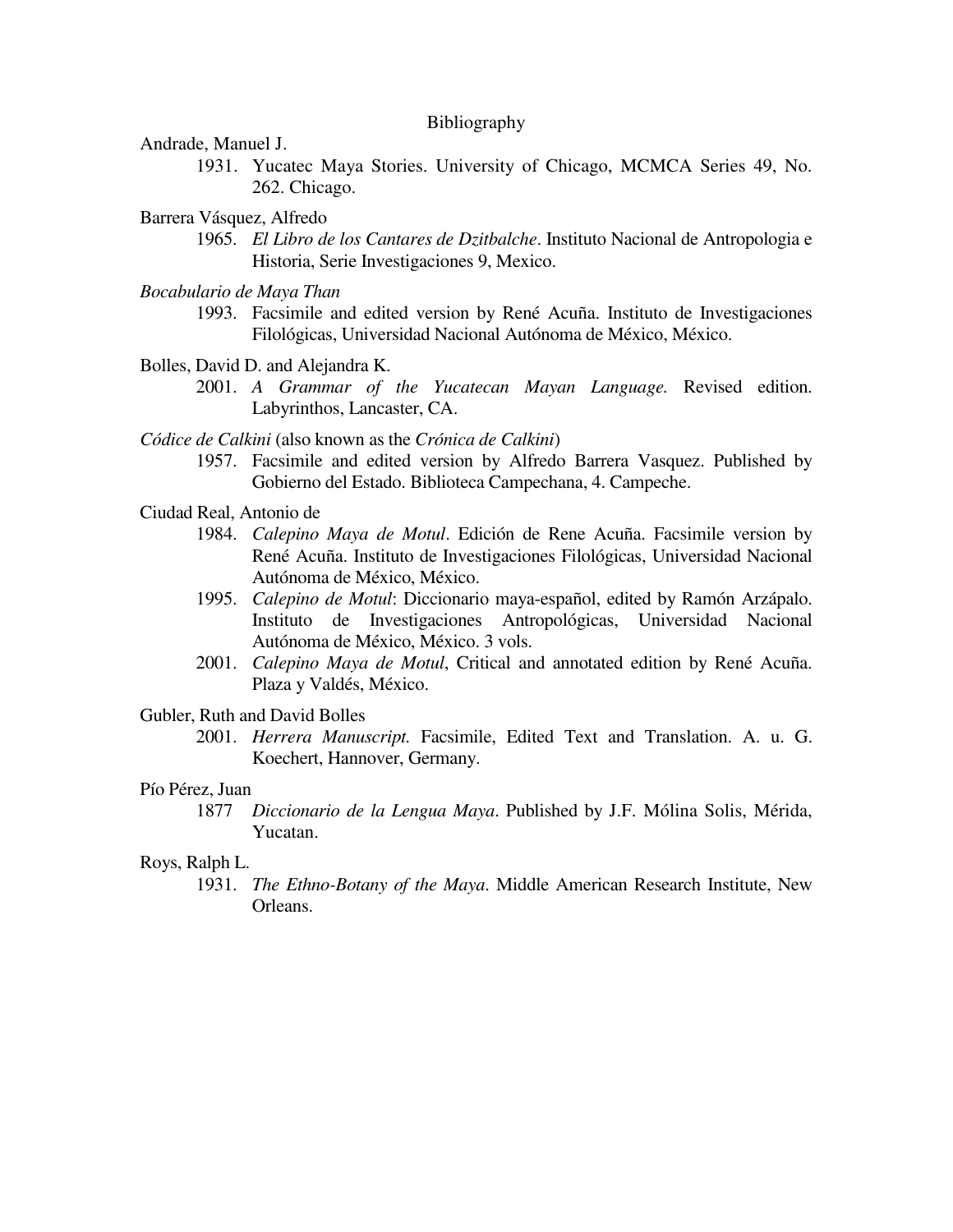CEEX-CEEN  $71.4E$ A CHIN-POLY-CEEX-V-YUT EX-BAILX-C-Laliic-TEES  $CH(-VV/n)$ COOBIBALAM VICARI **MO. MEHIN BIL-HUN-NAADEL** BECK-X-CHICKFAN-ZUNUY-COLEL BIL-IX-MARIA-V-IVA-IHIL-V-A LOHI : CILIICH CELEM GUN Ching  $\mathcal{I}\mathcal{C}$ LAAKAAL Cillick-CELEN-yum  $11$  $\times$  2  $\times$  3.  $CAG$  $N-1$ 

Herrera Manuscript, folio 7r.